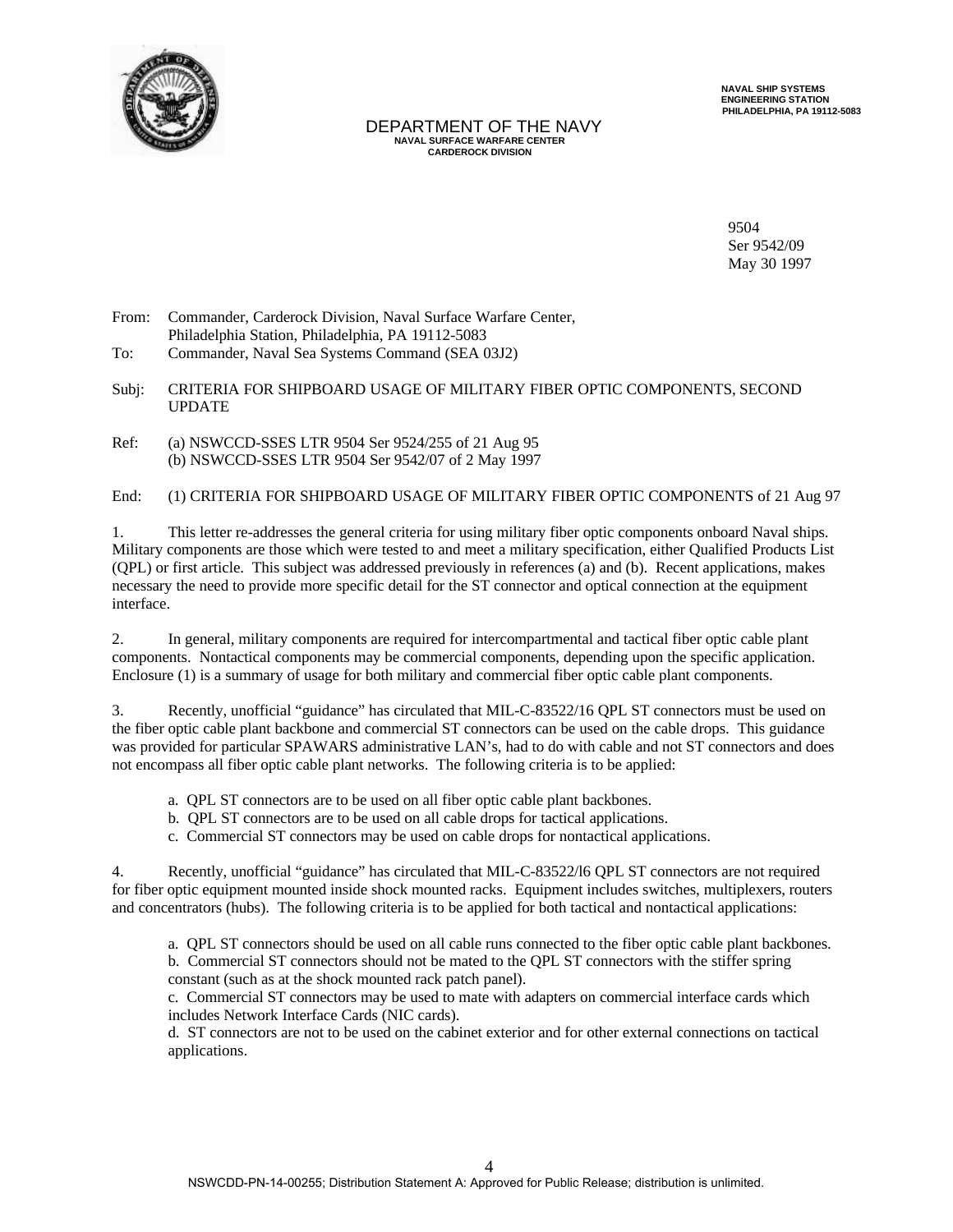## Subj: CRITERIA FOR SHIPBOARD USAGE OF MILITARY FIBER OPTIC COMPONENTS, SECOND UPDATE

5. Advisory: Tabs (pins) breaking off the ST adapter on commercial interface, cards. There have been reports of tabs breaking off the ST adapters on commercial interface cards that are mated with the QPL ST connectors. The following criteria should be applied when determining the suitability of mating QPL ST connectors with commercial interface cards:

a. Commercial ST connectors are to be used for mating with plastic ST adapters on commercial interface cards (including NIC cards). The stiffer spring constant on the QPL ST connectors tend to shear off the pins on plastic ST adapters.

b. Evaluate the compatibility of the ST adapter on any commercial interface card with a QPL ST connector. Tabs may tend to break off or wear down quickly on adapters made from materials such as softer metals.

6. Advisory: Use of commercial connectors (ST or multiple termini) at the equipment panel or cabinet. This advisory addresses separately three cases: cabinets with internal shock isolation, cabinets with external shock isolation, cabinets with no shock isolation.

a. Cabinets with internal shock isolation: Some cabinets are specified as "shock isolated"; however, only the interior to the cabinet is shock isolated. Commercial ST connectors may be used to mate with equipment and patch panels mounted to the interior of these type "shock isolated" cabinets for tactical applications. Non-shock hardened versions of MIL-C-28876 multiple termini connectors are not to be used at the cabinet exterior for tactical applications.

b. Cabinets with external shock isolation: Commercial ST connectors may be used to mate with equipment and patch panels mounted to the interior of these type "shock isolated" cabinets for tactical applications. Non-shock hardened versions of MIL-C-28876 multiple termini connectors may be used at the cabinet exterior for tactical applications.

c. Cabinets with no shock isolation: Commercial ST connectors are not to be used to mate with equipment and patch panels mounted to the interior of a non-shock isolated cabinet for tactical applications. Nonshock hardened versions of MIL-C-28876 multiple termini connectors are not to be used at the cabinet exterior for tactical applications.

7. The SC connector is the only type fiber optic connection supplied with some commercial equipment, which includes switches, multiplexers, routers and concentrators (hubs). The following criteria is to be applied for SC connector use:

a. The SC connector is to be used only at the SC adapter interface with the commercial equipment.

b. The SC connector is not to be used to mate with commercial equipment for any tactical application unless the commercial equipment is shock isolated.

c. The SC connector is not to be used on the cable plant, any cable runs to the fiber optic cable plant backbones or any patch panel within the panel/cabinet.

d. The ST connector (not SC connector) is to be specified as the mating optical connection for military specified equipment.

e. The SC connector is not supported logistically. The sponsoring activity is responsible for repairs and other support required for the SC connector.